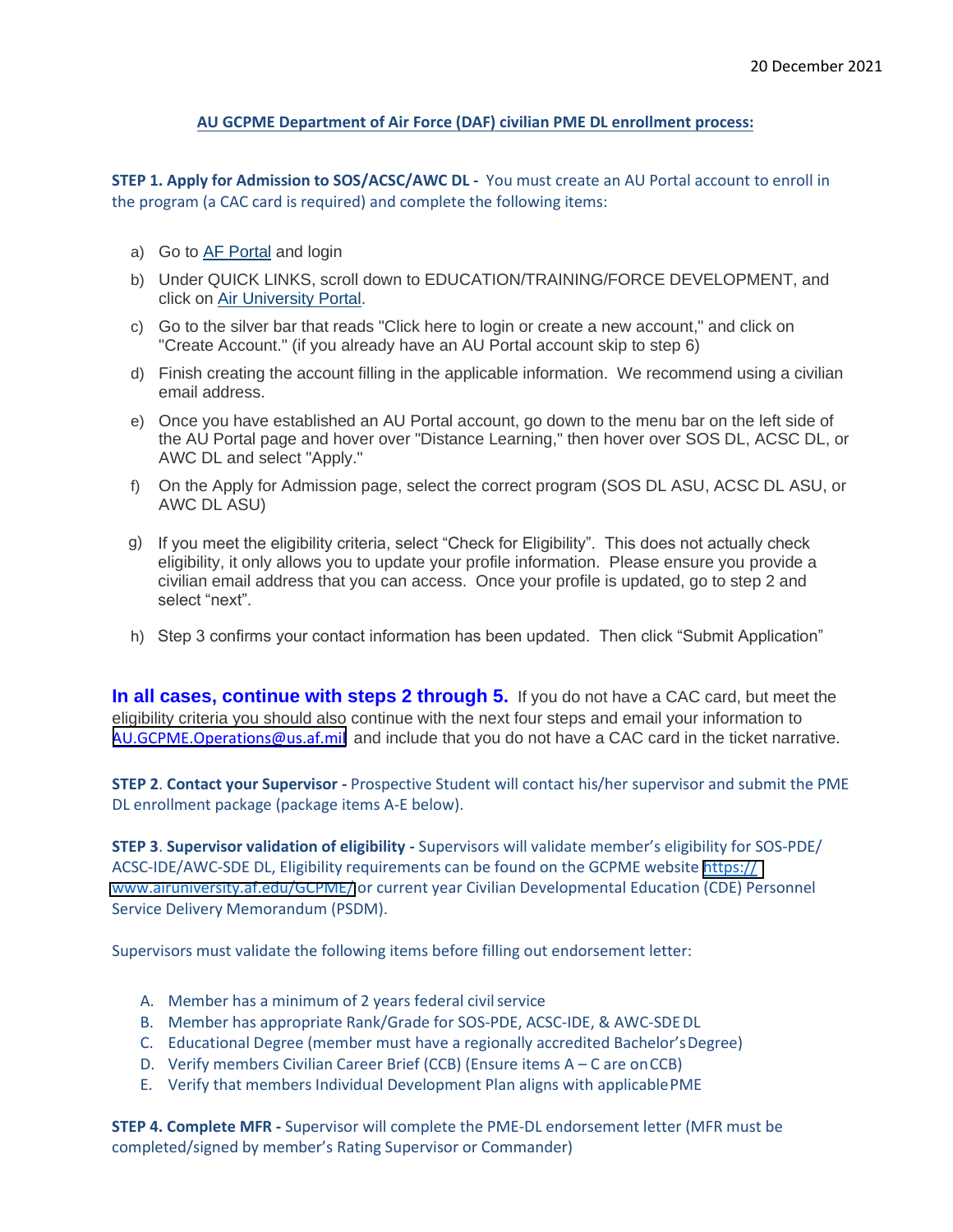### **STEP 5. Email information -** Member must email the following to **AU.GCPME.O[perations@us.af.mil](mailto:au.gcpme.operations@us.af.mil)**

- A. Signed endorsement letter
- B. Prospective Student's CCB

#### **STEP 6**. **Acceptance emails**

A. Your application from step 1 will need to be reviewed and matched to the documents submitted in the help ticket in step 5. Please allow 7-10 duty days to process your application. You should receive an email notifying you of your status. If the email confirms you are admitted to the program, then expect another email fro[m noreply-ulis@asu.edu](mailto:noreply-ulis@asu.edu) within 2 business days to initiate the onboarding into the applicable PME DL program.

*NOTE 1:* This enrollment process does not apply to OLMP enrollment (DAF civilians must apply through MyPers for OLMP PME-DL enrollment, see CY CDE PSDM for OLMP enrollment details/timelines)

*NOTE 2:* Member's CCB educational level source must be "Verified" not "Self Certified" (Contact local CPO for CCB transcript/degree validation)

If Prospective Students or Supervisors have any questions on the Global College of PME-DL civilian enrollment process please contact AU GCPME DO/CAA (DSN: 94-493-4753 Comm: 334-953-4753)